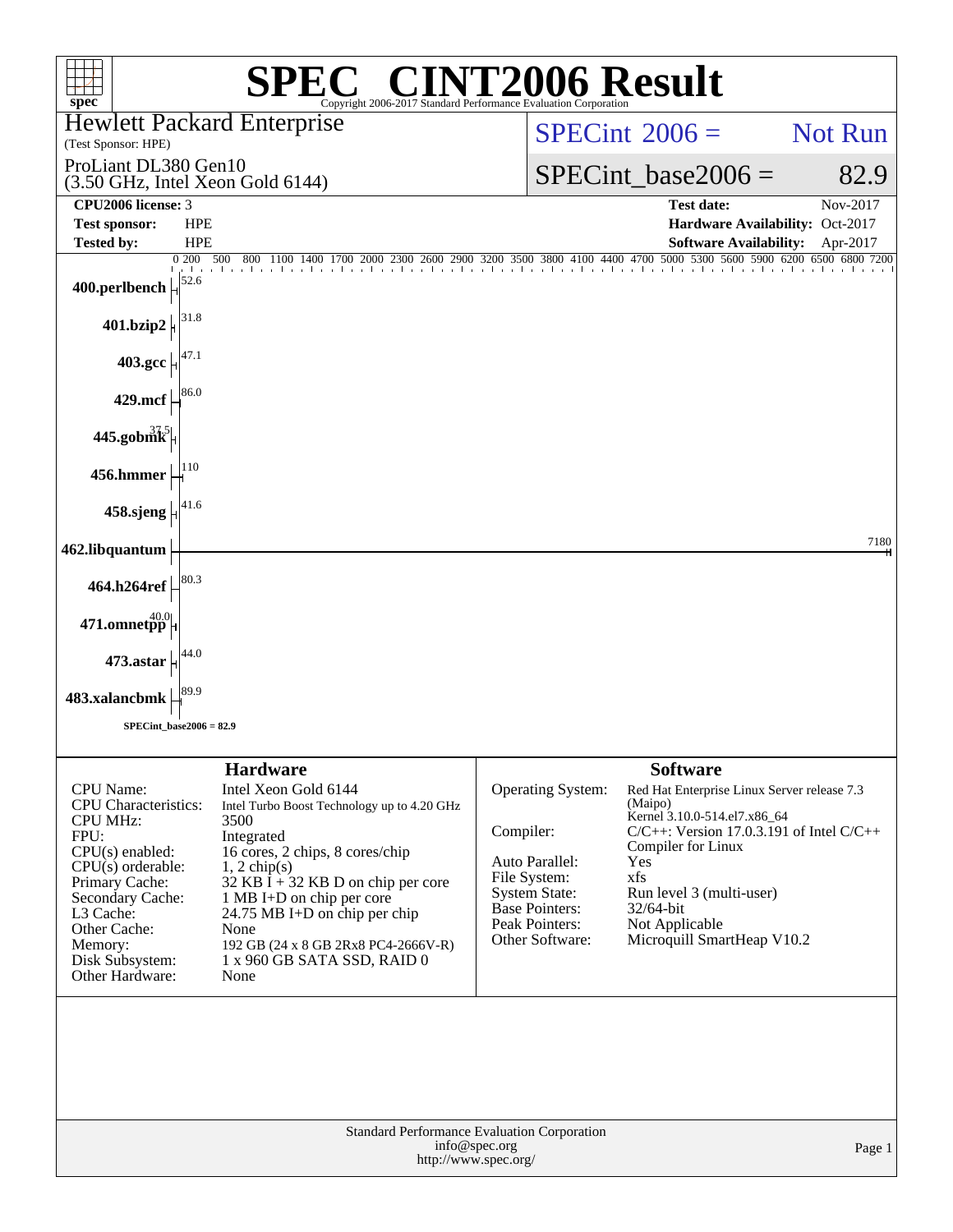

### Hewlett Packard Enterprise

(Test Sponsor: HPE)

### ProLiant DL380 Gen10

(3.50 GHz, Intel Xeon Gold 6144)

 $SPECint2006 =$  Not Run

### SPECint base2006 =  $82.9$

**[CPU2006 license:](http://www.spec.org/auto/cpu2006/Docs/result-fields.html#CPU2006license)** 3 **[Test date:](http://www.spec.org/auto/cpu2006/Docs/result-fields.html#Testdate)** Nov-2017 **[Test sponsor:](http://www.spec.org/auto/cpu2006/Docs/result-fields.html#Testsponsor)** HPE **[Hardware Availability:](http://www.spec.org/auto/cpu2006/Docs/result-fields.html#HardwareAvailability)** Oct-2017 **[Tested by:](http://www.spec.org/auto/cpu2006/Docs/result-fields.html#Testedby)** HPE **[Software Availability:](http://www.spec.org/auto/cpu2006/Docs/result-fields.html#SoftwareAvailability)** Apr-2017

### **[Results Table](http://www.spec.org/auto/cpu2006/Docs/result-fields.html#ResultsTable)**

|                                                                                                          | <b>Base</b>    |       |                |       |                |       | <b>Peak</b>    |              |                |              |                |              |
|----------------------------------------------------------------------------------------------------------|----------------|-------|----------------|-------|----------------|-------|----------------|--------------|----------------|--------------|----------------|--------------|
| <b>Benchmark</b>                                                                                         | <b>Seconds</b> | Ratio | <b>Seconds</b> | Ratio | <b>Seconds</b> | Ratio | <b>Seconds</b> | <b>Ratio</b> | <b>Seconds</b> | <b>Ratio</b> | <b>Seconds</b> | <b>Ratio</b> |
| 400.perlbench                                                                                            | 186            | 52.6  | 184            | 53.0  | 186            | 52.5  |                |              |                |              |                |              |
| 401.bzip2                                                                                                | 303            | 31.8  | 303            | 31.8  | 303            | 31.8  |                |              |                |              |                |              |
| $403.\mathrm{gcc}$                                                                                       | 171            | 47.2  | 171            | 47.1  | 171            | 47.0  |                |              |                |              |                |              |
| 429.mcf                                                                                                  | 106            | 86.3  | 107            | 85.2  | 106            | 86.0  |                |              |                |              |                |              |
| $445$ .gobmk                                                                                             | 280            | 37.4  | 279            | 37.6  | 280            | 37.5  |                |              |                |              |                |              |
| $456.$ hmmer                                                                                             | 85.3           | 109   | 85.2           | 110   | 85.1           | 110   |                |              |                |              |                |              |
| 458.sjeng                                                                                                | 291            | 41.6  | 291            | 41.6  | 291            | 41.6  |                |              |                |              |                |              |
| 462.libquantum                                                                                           | 2.89           | 7180  | 2.89           | 7180  | 2.90           | 7140  |                |              |                |              |                |              |
| 464.h264ref                                                                                              | 275            | 80.3  | 275            | 80.5  | 275            | 80.3  |                |              |                |              |                |              |
| 471.omnetpp                                                                                              | 159            | 39.4  | 154            | 40.6  | 156            | 40.0  |                |              |                |              |                |              |
| $473$ . astar                                                                                            | 159            | 44.2  | 161            | 43.5  | 160            | 44.0  |                |              |                |              |                |              |
| 483.xalancbmk                                                                                            | 76.8           | 89.9  | 76.8           | 89.9  | 76.9           | 89.8  |                |              |                |              |                |              |
| Results appear in the order in which they were run. Bold underlined text indicates a median measurement. |                |       |                |       |                |       |                |              |                |              |                |              |

### **[Operating System Notes](http://www.spec.org/auto/cpu2006/Docs/result-fields.html#OperatingSystemNotes)**

 Stack size set to unlimited using "ulimit -s unlimited" Transparent Huge Pages enabled by default Filesystem page cache cleared with: shell invocation of 'sync; echo 3 > /proc/sys/vm/drop\_caches' prior to run IRQ balance service was stop using "service irqbalance stop" Tuned-adm profile was set to Throughtput-Performance

### **[Platform Notes](http://www.spec.org/auto/cpu2006/Docs/result-fields.html#PlatformNotes)**

BIOS Configuration: Intel Hyperthreading set to Disabled Thermal Configuration set to Maximum Cooling LLC Prefetcher set to Enabled LLC Dead Line Allocation set to Disabled Stale A to S set to Disabled Memory Patrol Scrubbing set to disabled Workload Profile set to General Peak Frequency Compute Energy/Performance Bias set to Maximum Performance Workload Profile set to Custom NUMA Group Size Optimization set to Flat Sysinfo program /home/cpu2006/config/sysinfo.rev6993 Revision 6993 of 2015-11-06 (b5e8d4b4eb51ed28d7f98696cbe290c1) running on DL380Gen10 Thu Nov 9 00:16:38 2017

 This section contains SUT (System Under Test) info as seen by some common utilities. To remove or add to this section, see: <http://www.spec.org/cpu2006/Docs/config.html#sysinfo>

Continued on next page

Standard Performance Evaluation Corporation [info@spec.org](mailto:info@spec.org) <http://www.spec.org/>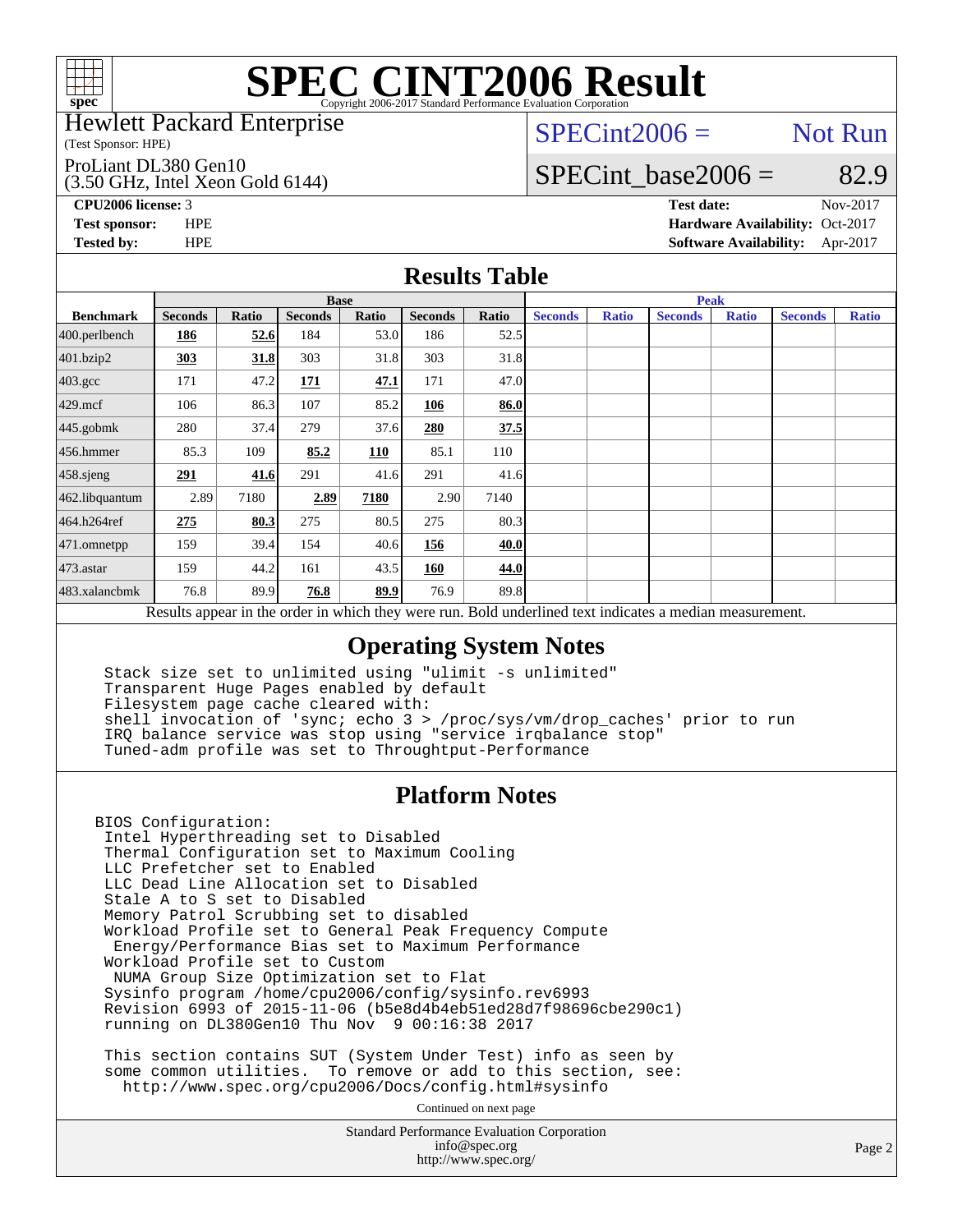

Hewlett Packard Enterprise

### (Test Sponsor: HPE)

 $SPECint2006 =$  Not Run

(3.50 GHz, Intel Xeon Gold 6144) ProLiant DL380 Gen10

SPECint base2006 =  $82.9$ 

**[CPU2006 license:](http://www.spec.org/auto/cpu2006/Docs/result-fields.html#CPU2006license)** 3 **[Test date:](http://www.spec.org/auto/cpu2006/Docs/result-fields.html#Testdate)** Nov-2017 **[Test sponsor:](http://www.spec.org/auto/cpu2006/Docs/result-fields.html#Testsponsor)** HPE **[Hardware Availability:](http://www.spec.org/auto/cpu2006/Docs/result-fields.html#HardwareAvailability)** Oct-2017 **[Tested by:](http://www.spec.org/auto/cpu2006/Docs/result-fields.html#Testedby)** HPE **[Software Availability:](http://www.spec.org/auto/cpu2006/Docs/result-fields.html#SoftwareAvailability)** Apr-2017

### **[Platform Notes \(Continued\)](http://www.spec.org/auto/cpu2006/Docs/result-fields.html#PlatformNotes)**

Standard Performance Evaluation Corporation From /proc/cpuinfo model name : Intel(R) Xeon(R) Gold 6144 CPU @ 3.50GHz 2 "physical id"s (chips) 16 "processors" cores, siblings (Caution: counting these is hw and system dependent. The following excerpts from /proc/cpuinfo might not be reliable. Use with caution.) cpu cores : 8 siblings : 8 physical 0: cores 0 2 3 9 16 19 26 27 physical 1: cores 0 2 3 9 16 19 26 27 cache size : 25344 KB From /proc/meminfo MemTotal: 197574316 kB HugePages\_Total: 0 Hugepagesize: 2048 kB From /etc/\*release\* /etc/\*version\* os-release: NAME="Red Hat Enterprise Linux Server" VERSION="7.3 (Maipo)" ID="rhel" ID\_LIKE="fedora" VERSION\_ID="7.3" PRETTY\_NAME="Red Hat Enterprise Linux Server 7.3 (Maipo)" ANSI\_COLOR="0;31" CPE\_NAME="cpe:/o:redhat:enterprise\_linux:7.3:GA:server" redhat-release: Red Hat Enterprise Linux Server release 7.3 (Maipo) system-release: Red Hat Enterprise Linux Server release 7.3 (Maipo) system-release-cpe: cpe:/o:redhat:enterprise\_linux:7.3:ga:server uname -a: Linux DL380Gen10 3.10.0-514.el7.x86\_64 #1 SMP Wed Oct 19 11:24:13 EDT 2016 x86\_64 x86\_64 x86\_64 GNU/Linux run-level 3 Nov 9 00:15 SPEC is set to: /home/cpu2006 Filesystem Type Size Used Avail Use% Mounted on<br>/dev/mapper/rhel-home xfs 839G 31G 808G 4% /home /dev/mapper/rhel-home xfs 839G Additional information from dmidecode: Warning: Use caution when you interpret this section. The 'dmidecode' program reads system data which is "intended to allow hardware to be accurately determined", but the intent may not be met, as there are frequent changes to hardware, firmware, and the "DMTF SMBIOS" standard. BIOS HPE U30 09/29/2017 Memory: 24x UNKNOWN NOT AVAILABLE 8 GB 2 rank 2666 MHz Continued on next page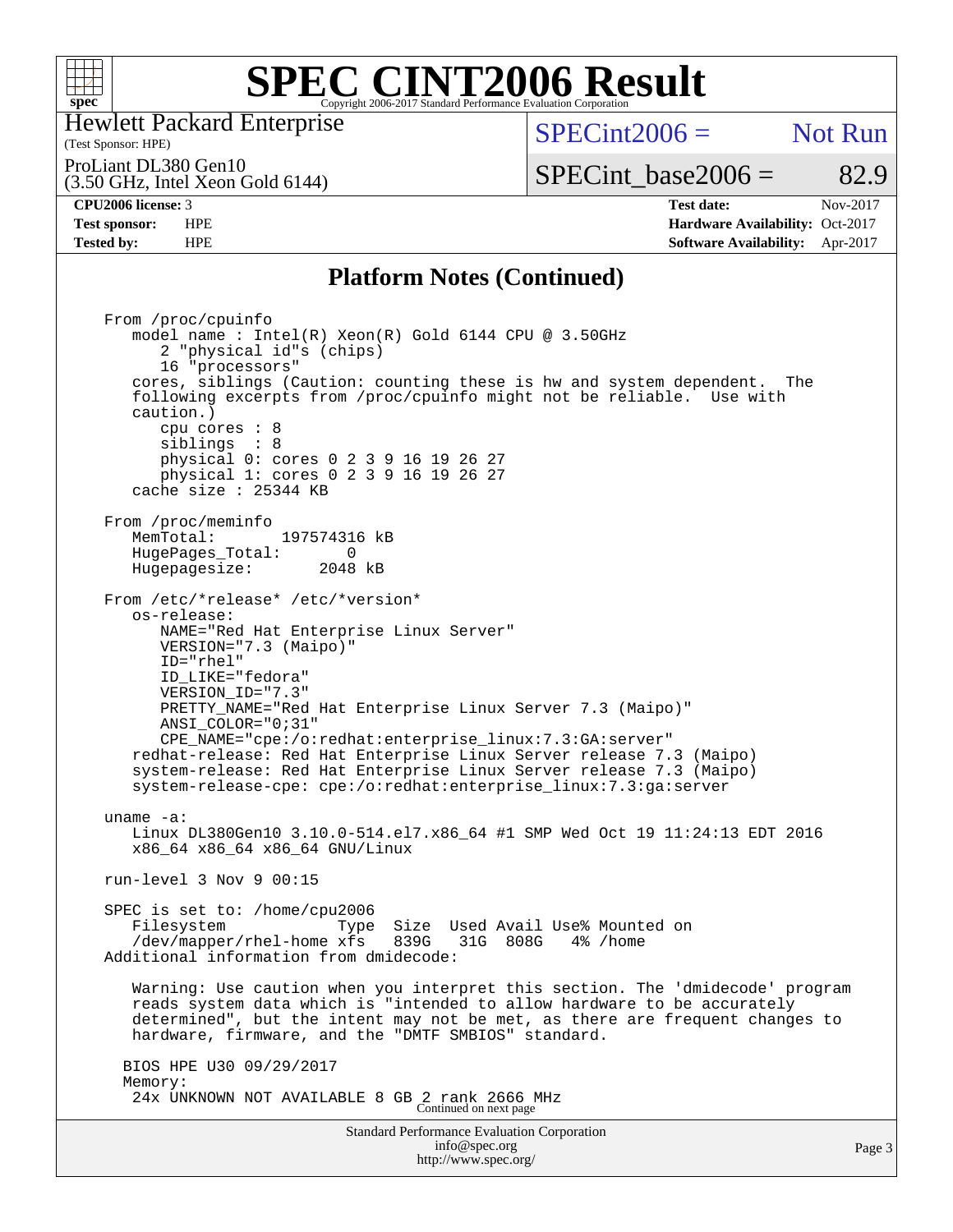

Hewlett Packard Enterprise

(Test Sponsor: HPE)

 $SPECint2006 =$  Not Run

ProLiant DL380 Gen10

(3.50 GHz, Intel Xeon Gold 6144)

**[CPU2006 license:](http://www.spec.org/auto/cpu2006/Docs/result-fields.html#CPU2006license)** 3 **[Test date:](http://www.spec.org/auto/cpu2006/Docs/result-fields.html#Testdate)** Nov-2017 **[Test sponsor:](http://www.spec.org/auto/cpu2006/Docs/result-fields.html#Testsponsor)** HPE **[Hardware Availability:](http://www.spec.org/auto/cpu2006/Docs/result-fields.html#HardwareAvailability)** Oct-2017 **[Tested by:](http://www.spec.org/auto/cpu2006/Docs/result-fields.html#Testedby)** HPE **[Software Availability:](http://www.spec.org/auto/cpu2006/Docs/result-fields.html#SoftwareAvailability)** Apr-2017

 $SPECTnt\_base2006 = 82.9$ 

### **[Platform Notes \(Continued\)](http://www.spec.org/auto/cpu2006/Docs/result-fields.html#PlatformNotes)**

(End of data from sysinfo program)

### **[General Notes](http://www.spec.org/auto/cpu2006/Docs/result-fields.html#GeneralNotes)**

Environment variables set by runspec before the start of the run: KMP\_AFFINITY = "granularity=fine,compact" LD\_LIBRARY\_PATH = "/home/cpu2006/lib/ia32:/home/cpu2006/lib/intel64:/home/cpu2006/sh10.2" OMP\_NUM\_THREADS = "16"

 Binaries compiled on a system with 1x Intel Core i7-4790 CPU + 32GB RAM memory using Redhat Enterprise Linux 7.2

## **[Base Compiler Invocation](http://www.spec.org/auto/cpu2006/Docs/result-fields.html#BaseCompilerInvocation)**

[C benchmarks](http://www.spec.org/auto/cpu2006/Docs/result-fields.html#Cbenchmarks): [icc -m64](http://www.spec.org/cpu2006/results/res2017q4/cpu2006-20171114-50611.flags.html#user_CCbase_intel_icc_64bit_bda6cc9af1fdbb0edc3795bac97ada53)

[C++ benchmarks:](http://www.spec.org/auto/cpu2006/Docs/result-fields.html#CXXbenchmarks) [icpc -m64](http://www.spec.org/cpu2006/results/res2017q4/cpu2006-20171114-50611.flags.html#user_CXXbase_intel_icpc_64bit_fc66a5337ce925472a5c54ad6a0de310)

# **[Base Portability Flags](http://www.spec.org/auto/cpu2006/Docs/result-fields.html#BasePortabilityFlags)**

 400.perlbench: [-DSPEC\\_CPU\\_LP64](http://www.spec.org/cpu2006/results/res2017q4/cpu2006-20171114-50611.flags.html#b400.perlbench_basePORTABILITY_DSPEC_CPU_LP64) [-DSPEC\\_CPU\\_LINUX\\_X64](http://www.spec.org/cpu2006/results/res2017q4/cpu2006-20171114-50611.flags.html#b400.perlbench_baseCPORTABILITY_DSPEC_CPU_LINUX_X64) 401.bzip2: [-DSPEC\\_CPU\\_LP64](http://www.spec.org/cpu2006/results/res2017q4/cpu2006-20171114-50611.flags.html#suite_basePORTABILITY401_bzip2_DSPEC_CPU_LP64) 403.gcc: [-DSPEC\\_CPU\\_LP64](http://www.spec.org/cpu2006/results/res2017q4/cpu2006-20171114-50611.flags.html#suite_basePORTABILITY403_gcc_DSPEC_CPU_LP64) 429.mcf: [-DSPEC\\_CPU\\_LP64](http://www.spec.org/cpu2006/results/res2017q4/cpu2006-20171114-50611.flags.html#suite_basePORTABILITY429_mcf_DSPEC_CPU_LP64) 445.gobmk: [-DSPEC\\_CPU\\_LP64](http://www.spec.org/cpu2006/results/res2017q4/cpu2006-20171114-50611.flags.html#suite_basePORTABILITY445_gobmk_DSPEC_CPU_LP64) 456.hmmer: [-DSPEC\\_CPU\\_LP64](http://www.spec.org/cpu2006/results/res2017q4/cpu2006-20171114-50611.flags.html#suite_basePORTABILITY456_hmmer_DSPEC_CPU_LP64) 458.sjeng: [-DSPEC\\_CPU\\_LP64](http://www.spec.org/cpu2006/results/res2017q4/cpu2006-20171114-50611.flags.html#suite_basePORTABILITY458_sjeng_DSPEC_CPU_LP64) 462.libquantum: [-DSPEC\\_CPU\\_LP64](http://www.spec.org/cpu2006/results/res2017q4/cpu2006-20171114-50611.flags.html#suite_basePORTABILITY462_libquantum_DSPEC_CPU_LP64) [-DSPEC\\_CPU\\_LINUX](http://www.spec.org/cpu2006/results/res2017q4/cpu2006-20171114-50611.flags.html#b462.libquantum_baseCPORTABILITY_DSPEC_CPU_LINUX) 464.h264ref: [-DSPEC\\_CPU\\_LP64](http://www.spec.org/cpu2006/results/res2017q4/cpu2006-20171114-50611.flags.html#suite_basePORTABILITY464_h264ref_DSPEC_CPU_LP64) 471.omnetpp: [-DSPEC\\_CPU\\_LP64](http://www.spec.org/cpu2006/results/res2017q4/cpu2006-20171114-50611.flags.html#suite_basePORTABILITY471_omnetpp_DSPEC_CPU_LP64) 473.astar: [-DSPEC\\_CPU\\_LP64](http://www.spec.org/cpu2006/results/res2017q4/cpu2006-20171114-50611.flags.html#suite_basePORTABILITY473_astar_DSPEC_CPU_LP64) 483.xalancbmk: [-DSPEC\\_CPU\\_LP64](http://www.spec.org/cpu2006/results/res2017q4/cpu2006-20171114-50611.flags.html#suite_basePORTABILITY483_xalancbmk_DSPEC_CPU_LP64) [-DSPEC\\_CPU\\_LINUX](http://www.spec.org/cpu2006/results/res2017q4/cpu2006-20171114-50611.flags.html#b483.xalancbmk_baseCXXPORTABILITY_DSPEC_CPU_LINUX)

## **[Base Optimization Flags](http://www.spec.org/auto/cpu2006/Docs/result-fields.html#BaseOptimizationFlags)**

[C benchmarks](http://www.spec.org/auto/cpu2006/Docs/result-fields.html#Cbenchmarks):

[-xCORE-AVX2](http://www.spec.org/cpu2006/results/res2017q4/cpu2006-20171114-50611.flags.html#user_CCbase_f-xCORE-AVX2) [-ipo](http://www.spec.org/cpu2006/results/res2017q4/cpu2006-20171114-50611.flags.html#user_CCbase_f-ipo) [-O3](http://www.spec.org/cpu2006/results/res2017q4/cpu2006-20171114-50611.flags.html#user_CCbase_f-O3) [-no-prec-div](http://www.spec.org/cpu2006/results/res2017q4/cpu2006-20171114-50611.flags.html#user_CCbase_f-no-prec-div) [-parallel](http://www.spec.org/cpu2006/results/res2017q4/cpu2006-20171114-50611.flags.html#user_CCbase_f-parallel) [-qopt-prefetch](http://www.spec.org/cpu2006/results/res2017q4/cpu2006-20171114-50611.flags.html#user_CCbase_f-qopt-prefetch) [-auto-p32](http://www.spec.org/cpu2006/results/res2017q4/cpu2006-20171114-50611.flags.html#user_CCbase_f-auto-p32)

[C++ benchmarks:](http://www.spec.org/auto/cpu2006/Docs/result-fields.html#CXXbenchmarks)

```
-xCORE-AVX2 -ipo -O3 -no-prec-div -qopt-prefetch -auto-p32
-Wl,-z,muldefs -L/sh10.2 -lsmartheap64
```
Standard Performance Evaluation Corporation [info@spec.org](mailto:info@spec.org) <http://www.spec.org/>